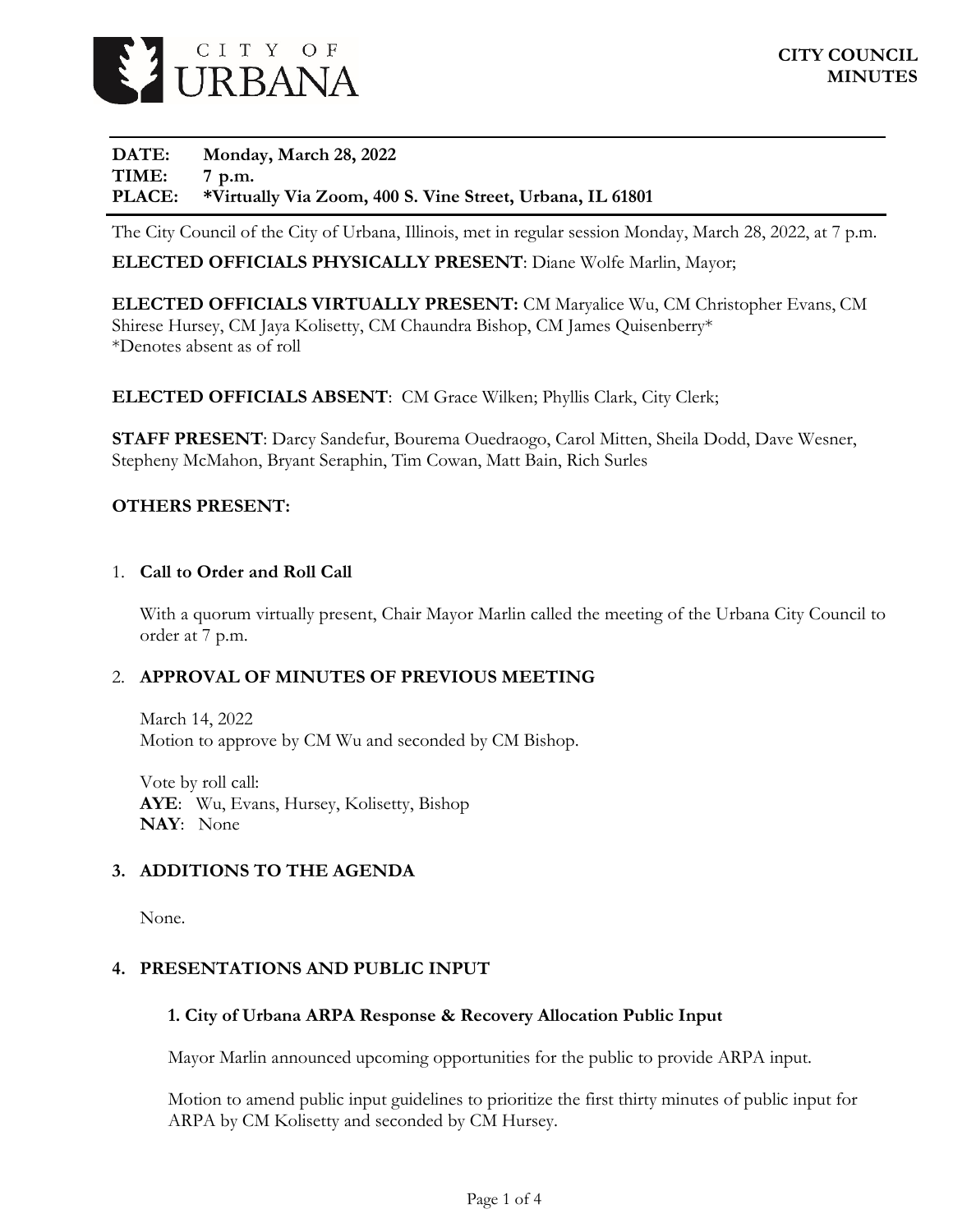Vote by roll call: **AYE:** Wu, Evans, Hursey, Kolisetty, Bishop **NAY:** None

Tim Dittman a board member of Champaign County Crime stoppers, provided an explanation of CC Crime Stoppers purpose and asked for City support. Steve Fay hopes to see ARPA funds allocated to support the five outline goals to best serve the community. Spoke in favor of the Urbana Park District Wellness Center. **Brandi McCoy** advocated for investing in workforce training programs and community mental health services.

## **3. Public Input**

Christopher Hansen expressed concerns about the police change to the review process for Taser incidents. Asked Council to look into this. Expressed concerns about the police complaint forms being unlawful.

# **5. COUNCIL INPUT AND COMMUNICATIONS**

CM Hursey read a press release regarding the shooting on Lincoln Avenue in Urbana. CM **Quisenberry** apologized to colleagues and public for not being on camera this evening because he is taking the meeting from a work trip. **CM Evans** reminded council and public that one of the strategic goals is economic recovery and development. One facet of that is to conduct a survey of needs with minority businesses.

#### **6. UNFINISHED BUSINESS**

None.

# **7. REPORTS OF STANDING COMMITTEES**

#### Committee Of The Whole (Council Member Christopher Evans – Ward 2)

#### **1. CONSENT AGENDA**

None.

#### **2. REGULAR AGENDA**

**a. Resolution No. 2022-03-024R: A Resolution Approving the Transfer of Volume Cap in Connection with Private Activity Bond Issues, Single-Family Mortgage Revenue Bonds, and Related Matters (Private Bond Cap Allocation – Assist Programs, Series 2022) – CD**

Presented by CM Evans. Motion to approve by CM Evans and seconded by CM Wu.

Vote by roll call: **AYE:** Wu, Evans, Hursey, Quisenberry **NAY:** Kolisetty, Bishop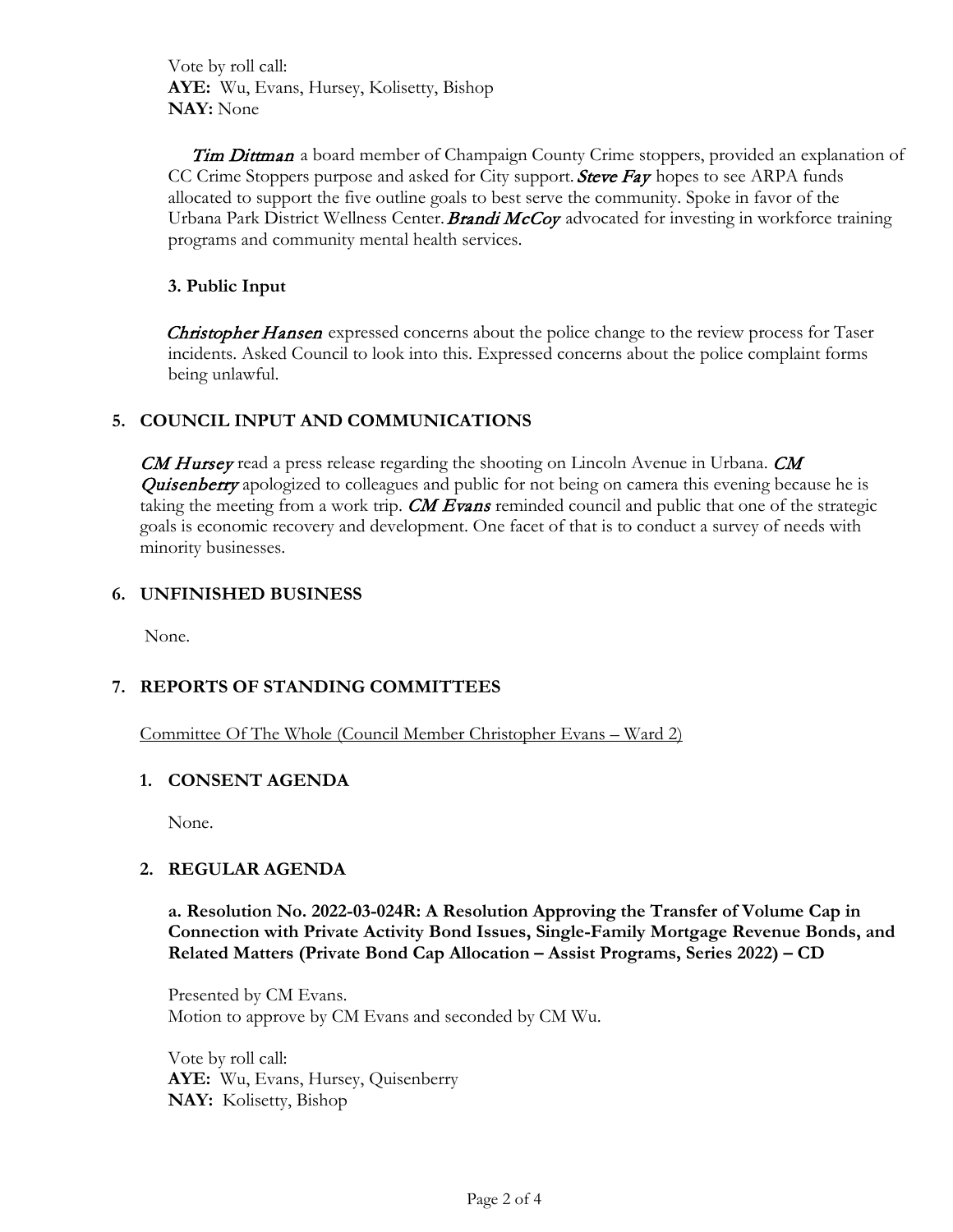## **b. Resolution No. 2022-03-027R: A Resolution Amending the 2021 Capital Improvement Plan for Florida Avenue Federal RAISE Grant – PW**

Presented by CM Evans. Motion to approve by CM Evans and seconded by CM Bishop.

Vote by roll call: **AYE:** Wu, Evans, Hursey, Kolisetty, Bishop, Quisenberry **NAY:** None

## **8. REPORTS OF SPECIAL COMMITTEES**

None.

# **9. REPORTS OF OFFICERS**

## **a. Economic Development Report – CD**

Stepheny McMahon the Economic Development Supervisor of the Community Development Department presented. McMahon shared a PowerPoint presentation providing updates including resolution on lot one for use by the Rose Bowl. Shared data on parking lot one's visitation during the last two years to examine the financial impact on the downtown area. In 2021 visitors to parking lot one visited more frequently and for longer than in the previous year. Shared information on new construction within Urbana in 2021. Questions and discussion ensued.

**Carol Mitten** shared that as of April  $1<sup>st</sup>$ , the city will be closing submissions for the EQL project public input. The first report to BPAC will be at the April meeting.

Mayor Marlin shared that the EQL grant is generating national attention. Reminder about return to in person meetings as of April 4, 2022 and the return of in-person meeting rules. Shared that the ARPA listening session will be on Tuesday April 5, 2022. Questions ensued.

#### **10. NEW BUSINESS**

#### a. **Mayoral Interim Staff Appointments**

Presented by Mayor Marlin who read job descriptions and a brief background of the appointees. Chief of Police Bryant Seraphin shared a few words regarding this transition following his retirement. Discussion ensued.

#### **i. Interim Chief of Police (effective April 2nd, 2022 through April 1st, 2024 or until filled, whichever is sooner) – Richard Surles**

Motion to approve by CM Wu and seconded by CM Kolisetty.

Vote by roll call: **AYE:** Wu, Evans, Hursey, Kolisetty, Bishop, Quisenberry **NAY:** None

## ii. **Interim Deputy Chief of Police (effective April 2<sup>nd</sup>, 2022 through April 1<sup>st</sup>, 2024 or until filled, whichever is sooner) – Matthew Bain**

Motion to approve by CM Hursey and seconded by CM Wu.